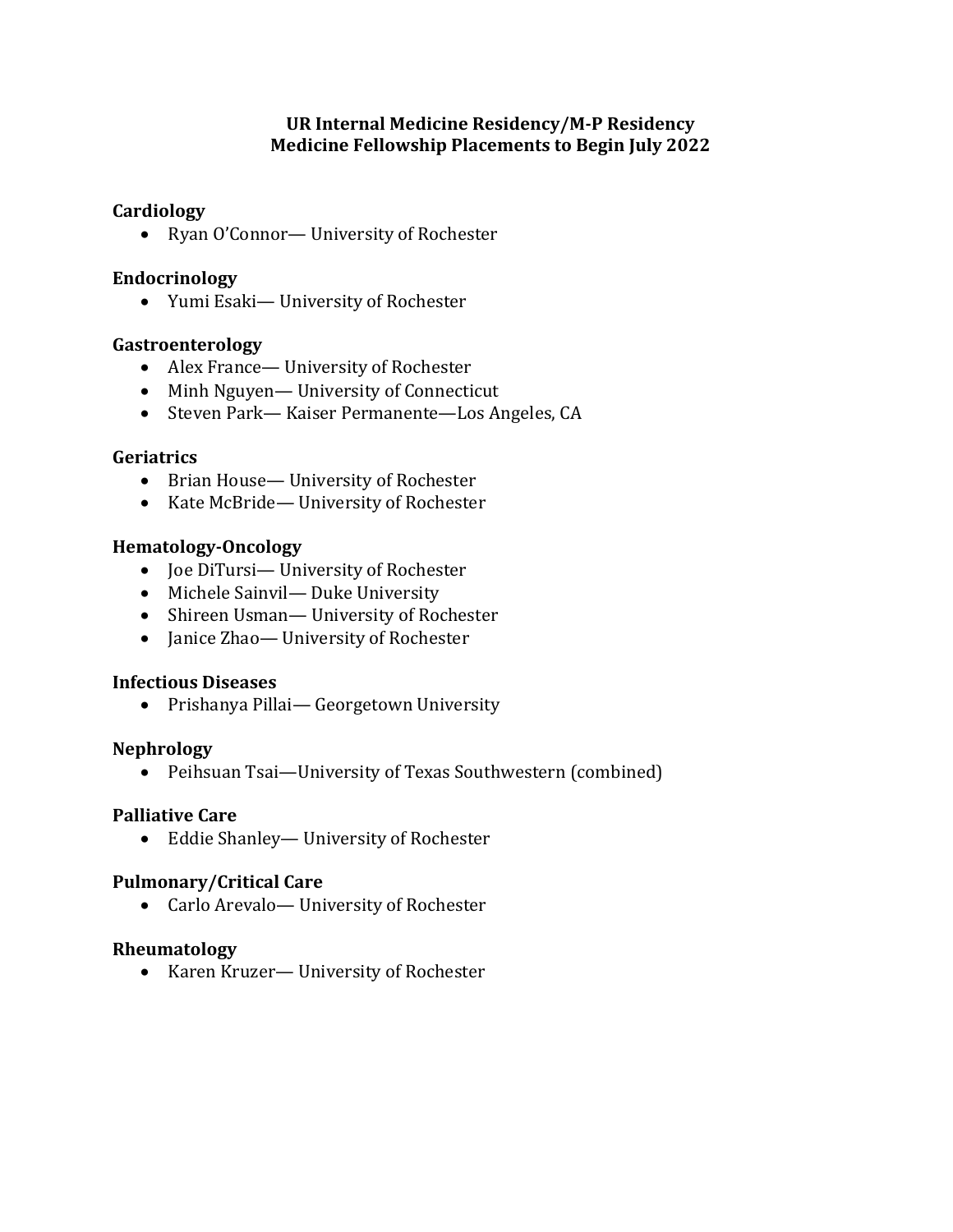# **Cardiology**

- Khaled Abdulla— University of Buffalo
- Jeff Corbett-Lahey Clinic, Massachusetts
- Neil Gupta— University of Rochester
- Vaidahi Patel— Henry Ford Hospital, Michigan
- Ming Wu— University of Rochester

## **Gastroenterology**

- Natalie Penn-University of Rochester
- Ashley Thompson— Oregon Health Sciences University

## **Geriatrics**

• Brigid O'Gorman- University of Rochester

# **Hematology-Oncology**

- Luke Eastburg— University of North Carolina
- Kaitlin Kyi-University of Rochester
- Mofi Obadina— University of North Carolina
- Rosie Petroccione—University of Pittsburgh

# **Infectious Diseases**

- Rachel Simpson— University of Rochester
- Tyler Stephen— University of Rochester (combined)

### **Palliative Care**

• Shalom Schlagman— University of Rochester

# **Pulmonary/Critical Care**

- Heather Clark— University of Rochester
- Geoff Newcomb-The Ohio State University

# **Rheumatology**

• Steve Witte—Massachusetts General Hospital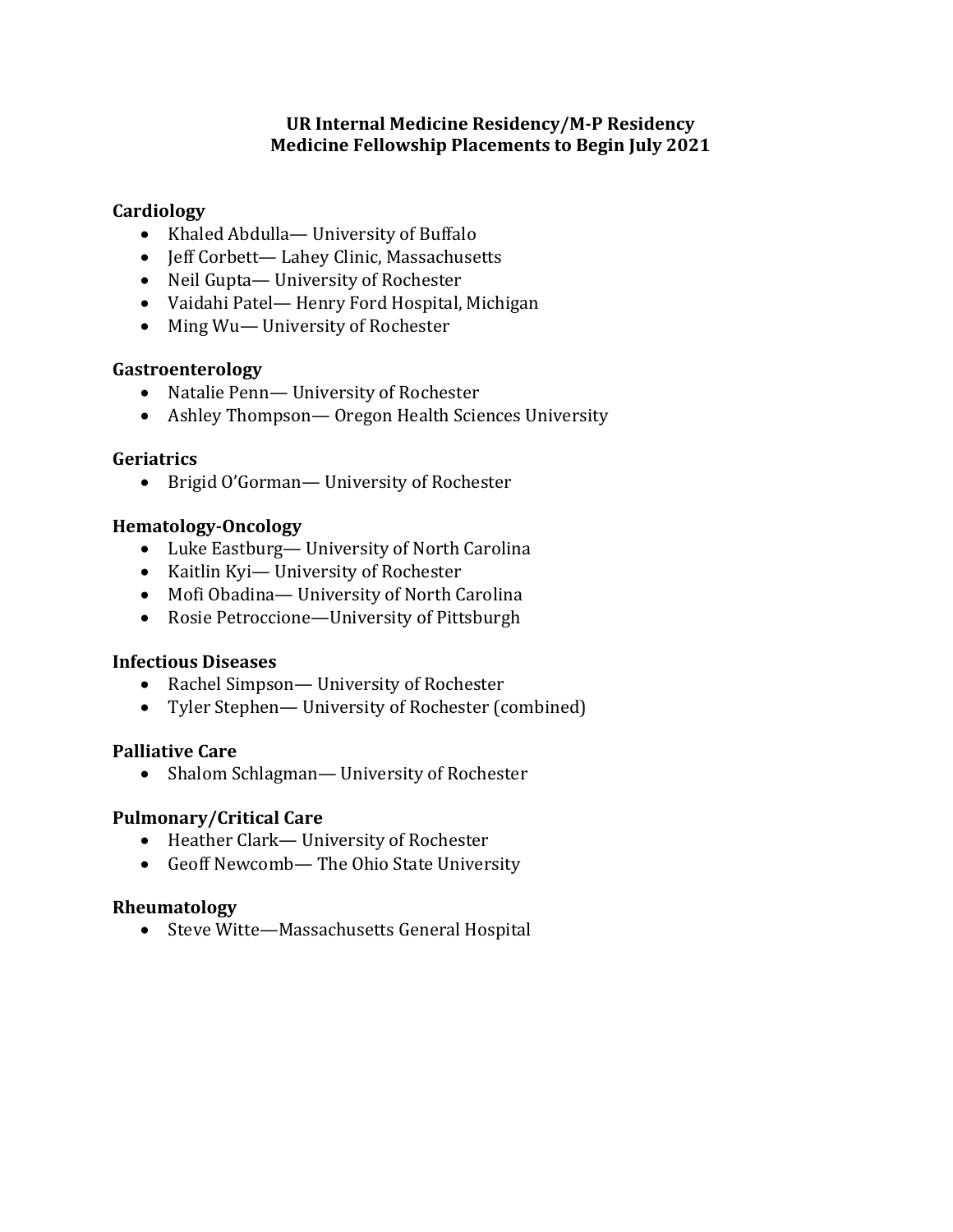## **Allergy/Immunology**

• Cheryl Rozario-University of Rochester

## **Cardiology**

- Peter Boulos-University of Colorado
- Josh Gorski— University of Rochester
- Anas Jawaid— University of Rochester

## **Endocrinology**

• Janice McMillan— University of Virginia

## **Gastroenterology**

- Whitney Kukol- Case Western/MetroHealth
- Chris Walker— University of Rochester

## **Hematology-Oncology**

- Titas Banerjee Oregon Health Sciences University
- Bisi Lawal-NIH Hematology Oncology Fellowship
- Andrew Portuguese—University of Washington
- Danielle Wallace— University of Rochester

# **Palliative Care**

• Anna Kenney-- University of Rochester

# **Pulmonary/Critical Care**

- Maggie Connolly— University of Rochester
- Patrick Donohue— University of Rochester
- Anat Kohn-Boston University
- Chris Yan-University of Massachusetts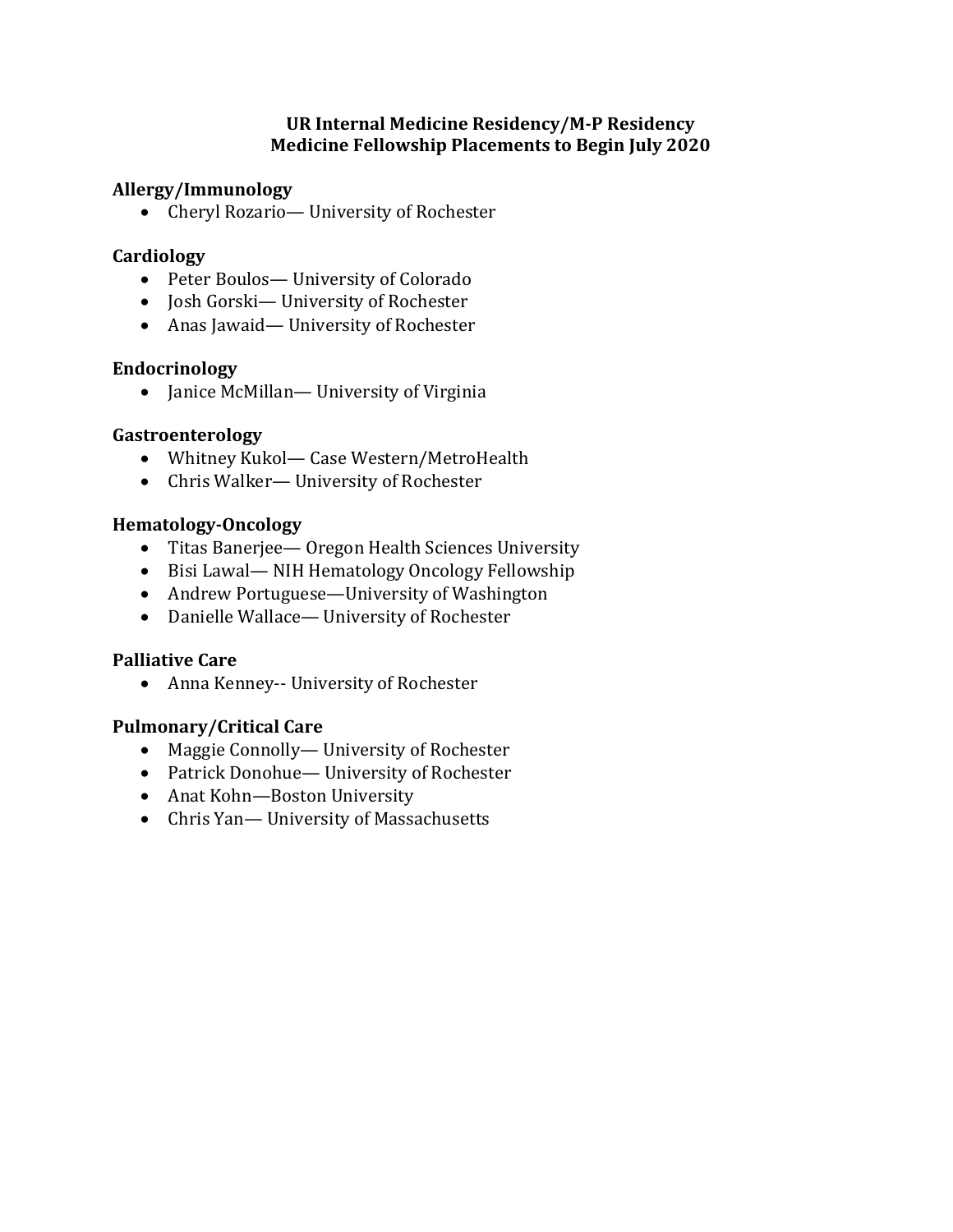## **Cardiology**

• Mike Hannon— University of Rochester

## **Endocrinology**

• Carlos Diaz-Balzac-- University of Rochester

## **General Medicine**

- Carlos Oronce—UCLA National Clinician Scholars Program (NCSP)
- Sara Spinella—University of Pittsburgh Academic Clinician-Educator Scholars (ACES)

## **Gastroenterology**

• Nick Bartell- University of Rochester

## **Hematology-Oncology**

- Sindhu Kadambi- University of Rochester
- Jason Buhrman— University of Rochester

### **Infectious Diseases**

• Matt Donahue— Centers for Disease Control (CDC) Epidemic Intelligence Service (EIS)

# **Nephrology**

- Caroline Hsu— Tufts University (Research)
- Monty Taylor-- Oregon Health Sciences University

### **Palliative Care**

- Gabriela Palacio-- University of Rochester
- Paul Vermillion-- University of Rochester

# **Pulmonary/Critical Care**

- Matt Gorgone—University of Pittsburgh (Clinician Educator)
- Ben Hanson-University of Rochester
- Caitlin Metzger— Oregon Health Sciences University
- Dom Roto-University of Rochester

### **Rheumatology**

• Cristina Padilla— University of Pittsburgh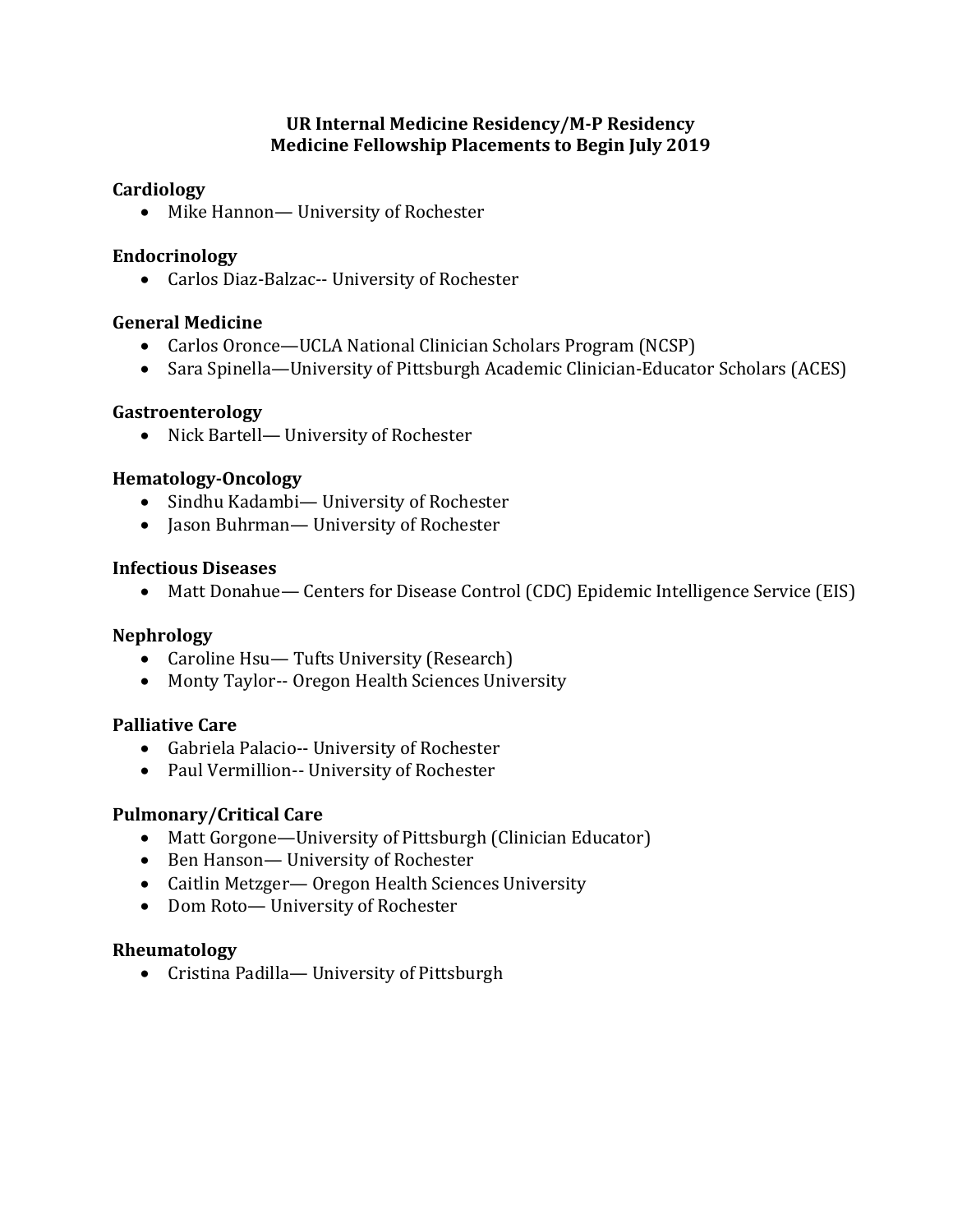# **Cardiology**

- Brandon Bader— University of Minnesota
- Peter Bleszynski- University of Rochester
- Jesse Doran— University of Rochester
- Brian McNichols— University of Florida
- Preya Simlote— Thomas Jefferson University
- Sinan Tankut— University of Rochester

# **Critical Care**

• Neha Kumar-University of Rochester

# **Gastroenterology**

• Janice Cheong— University of Rochester

# **Geriatrics**

• Sindhu Kadambi- University of Rochester

# **Hematology-Oncology**

- Justin Malinou— University of Maryland
- Gradon Nielsen Washington University, Barnes-Jewish Hospital
- Jodi Lipof— University of Rochester
- Nick Tschernia— University of North Carolina

# **Infectious Diseases**

• Greg Mak— National Institutes of Health/Children's National

# **Rheumatology**

• Shalini Vaid-Baylor University